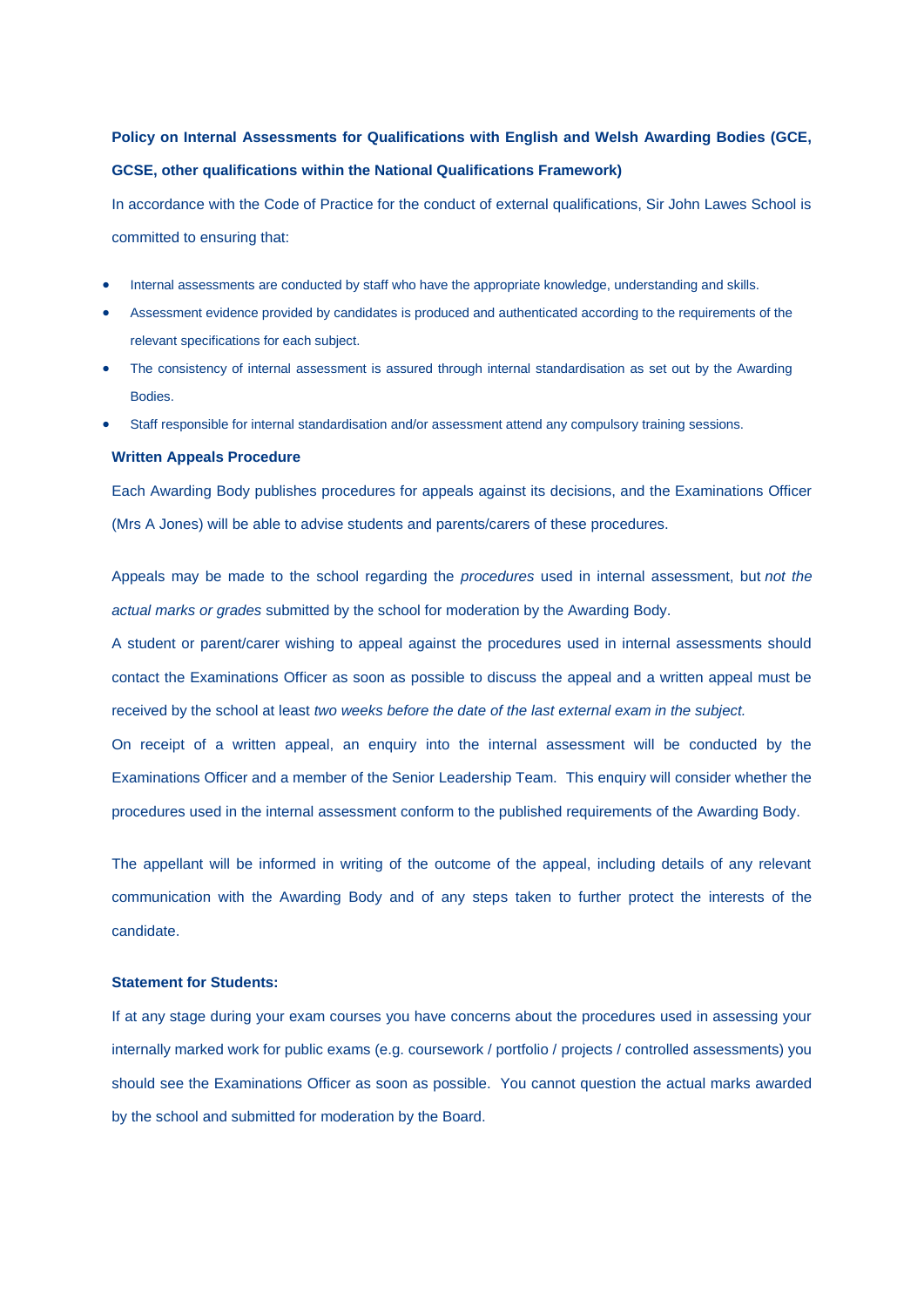You must apply in writing to the Examinations Officer at the school at least two weeks before the date of the last external exam in the subject.

The enquiry (which will be into whether the procedures used conform to the published requirements of the Board) will be carried out by the Examinations Officer and a member of the Senior Leadership Team.

The findings will be binding, and the candidate will be provided with a written report of the investigation including details of any relevant communication with the Examination Board and of any steps taken to further protect the interests of the candidates.

Internal Appeals Procedure 1. The grounds for appeal relate only to the procedures used in arriving at internal assessment decisions or the production of externally assessed work and do not apply to the judgement themselves. 2. The appeal must be made in writing to the College's Examinations Officer by 31 May of the year that the controlled assessment was assessed. The grounds for the appeal must be clearly stated. The candidate can be supported in the presentation of their case by a parent/carer/friend. 3. The Principal will nominate a senior member of staff, normally the Examinations Officer (EO), or Assistant Principal ic Assessment to lead the enquiry provided that the EO has played no part in the original assessment process. An experienced Head of Department or School Governor to act as an independent member will also be on the panel. 4. The panel will examine the evidence for the procedures used in the assessment, decide upon their appropriateness and that the procedures have been properly followed as required by the Awarding Body concerned. The enquiry will be completed by the end of June of that examination series. 5. The panel's findings will be formally reported back to the candidate/parent/carer at the beginning of July. 6. Records of the request for the appeal, the evidence, deliberations of the panel and the result will be kept by the Examinations Officer and made available to the Awarding Body if required. 5 GCSE Controlled Assessment procedure at Exmouth Community College 1. Controlled Assessment is defined as any